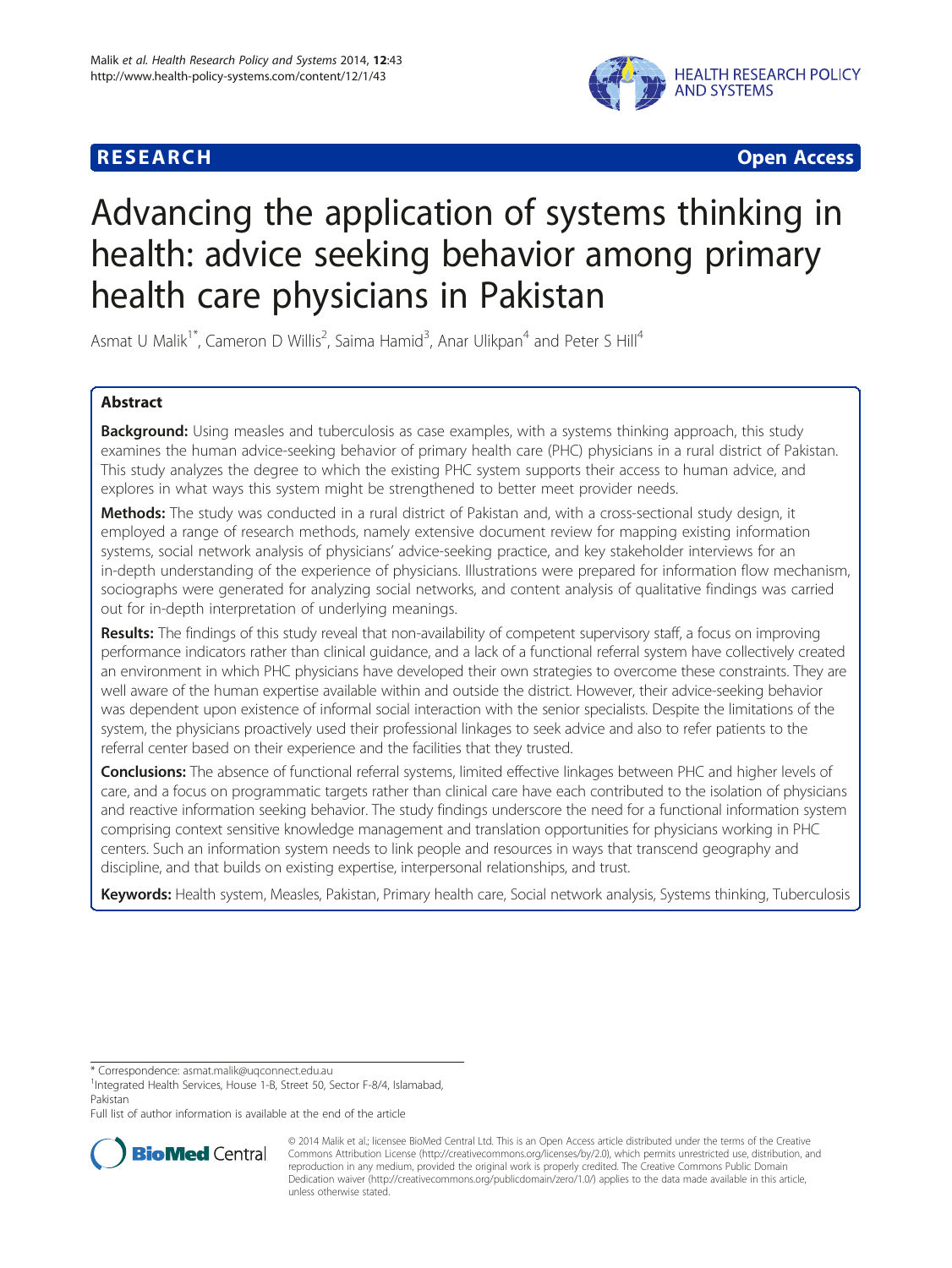# Background

Access to information is critical for creating and maintaining high performing primary health care (PHC) systems [[1\]](#page-11-0). This aspect becomes especially important when frontline health workers (such as physicians, nurses, or allied health providers) face difficulties in diagnosing cases in PHC settings where consultations are of short duration [[2\]](#page-11-0), they are confronted with a wide range of medical problems [\[3\]](#page-11-0), and their information needs are motivated by the specific needs of patient care [\[3,4](#page-11-0)]. Davies [[5\]](#page-11-0) describes multiple sources of information that are available to physicians for assisting clinical decision making in difficult to diagnose cases, including clinical guidelines and research papers, as well as advice provided by other professionals [[5\]](#page-11-0) such as peers, fellow physicians, consultants, and teachers [\[6,7\]](#page-11-0).

Huth et al. [\[8](#page-11-0)] note that physicians often seek advice from human sources when they are looking for readily available and convenient sources of information [\[8](#page-11-0)], mostly related to diagnostics, management, and referral strategies [\[7](#page-11-0)]. Text books, research papers, and other sources of information may not be adequate to answer their questions as many times physicians are also searching for support, guidance, affirmation, and feedback [\[9](#page-11-0)], which requires a synthesis of medical knowledge, patient information, and an understanding of the context of care [[4\]](#page-11-0), especially in complex cases [\[10\]](#page-11-0).

The available studies provide some insights into how physicians seek information while working in PHC settings [\[2](#page-11-0),[5](#page-11-0),[11](#page-11-0)]. However, as this literature is largely confined to high-income countries, there is relatively little known about how physicians in low- and middle-income countries access or use information from human sources when faced with difficult to diagnose conditions. In these settings, where access to electronic information sources is often scarce, an understanding about adviceseeking behavior from human sources becomes particularly important.

Applying a systems thinking lens to understanding advice-seeking behavior in Pakistan's PHC system is a key component of the healthcare delivery system [\[12](#page-11-0)], with PHC physicians being main actors within a complex health system [[13\]](#page-11-0). Their behavior, linkages, relationships, and interactions influence, and are influenced by, the system and its components [[14\]](#page-11-0). Understanding and informing policy processes that are also influenced by human behaviors requires evidence that reflects the behavior of key actors, such as PHC physicians, and how these behaviors interact over time within social networks. Despite efforts to maintain consistency and uniformity in policy implementation through hierarchical control and command systems, there remain variations in how health professionals at the 'street-level' implement such guidance [\[15\]](#page-11-0).

Systems thinking encourages a dynamic and interrelated perspective of system structure and function, emphasizing the importance of relationships between parts and whole, and the unpredictability of system behaviors [[16,17\]](#page-11-0). Sterman [[18](#page-11-0)] describes systems thinking as an "an iterative learning process in which we replace a reductionist, narrow, short-run, static view of the world with a holistic, broad, long-term, dynamic view, reinventing our policies and institutions accordingly". A systems thinking lens allows us to recognize the importance of long-term change, the power of context, the role of guiding principles (rather than prescriptive control), the centrality of knowledge, and the enabling contributions made by interpersonal and inter-organizational relationships as vehicles for knowledge translation and exchange [[19\]](#page-11-0). It is therefore a powerful lens through which advice-seeking behavior may be understood.

Using methods grounded in systems science, this paper examines the human advice-seeking behavior of PHC physicians in a rural district of Pakistan in the public health sector, analyzing the degree to which the existing PHC system supports their access to human advice and exploring in what ways this system might be strengthened to better meet provider needs. It goes beyond an analysis of what information is sought by physicians – the common objective of needs-based studies – to understand how and from whom that information is sought. Using a systems lens, operationalized in part through social network analysis, explores the richness of interaction through both formal and non-formal relationships in the context of the PHC system and their implications for clinical decision making.

#### Research questions

The specific research questions of this study are:

- To what degree does the existing structure of the PHC system in Pakistan support physicians in accessing advice from human sources on difficult to diagnose cases?
- To what degree are physicians satisfied with their current access to advice from human sources on difficult to diagnose cases?
- What changes, if any, do physicians recommend to improve their access to advice from human sources on difficult to diagnose cases?

## Methods

This study was conducted at the district level in Pakistan from January 2013 to August 2013. District Attock, predominantly a rural district with a population of 1.6 million, was conveniently selected as a case illustration because of its proximity to the principal investigator [\[20\]](#page-11-0).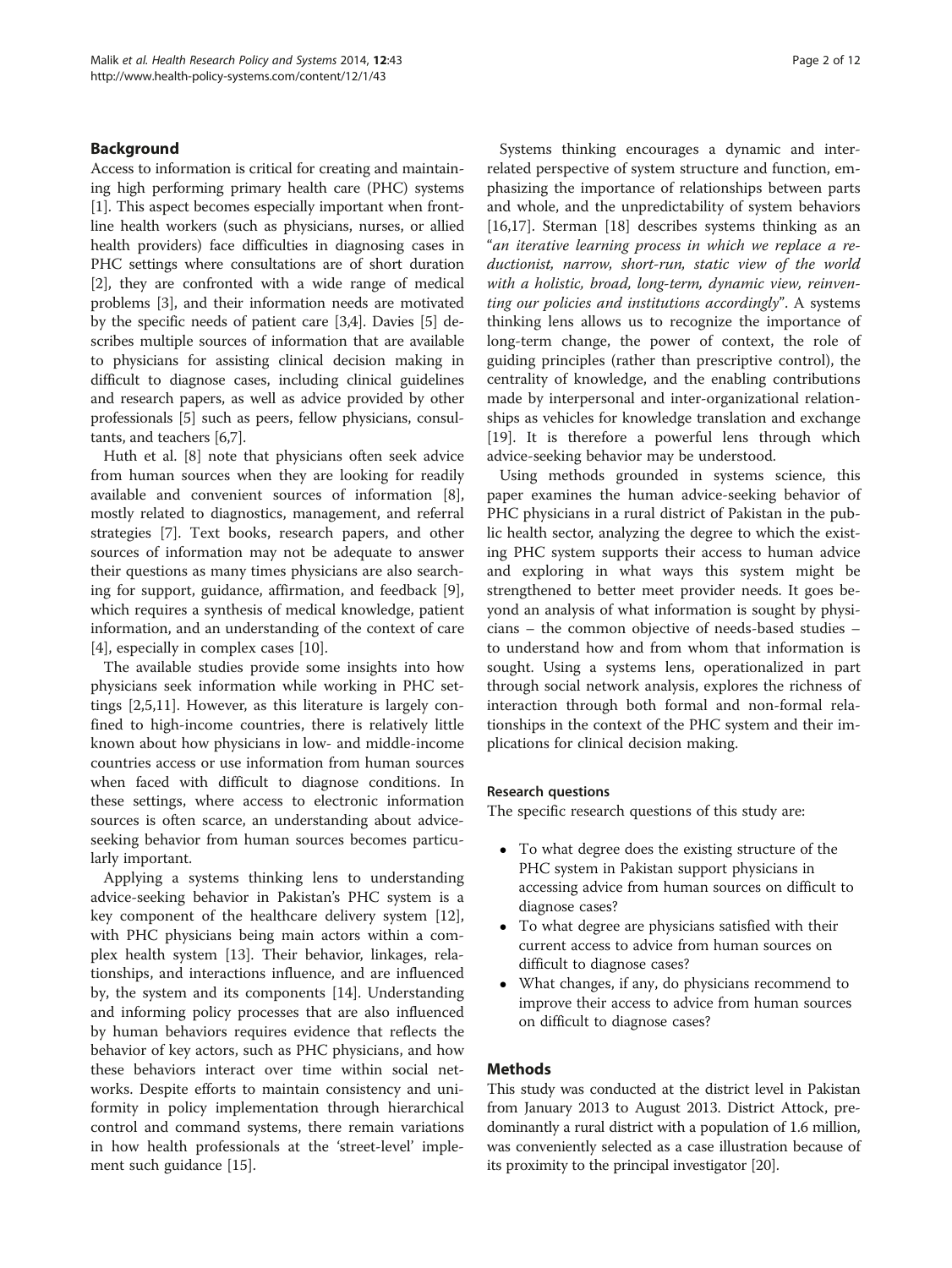In order to align the study questions with the health problems that the district health department considered a priority, targeted key informant interviews were conducted with five district health administrators<sup>a</sup> and linemanagers<sup>b</sup> of vertical health programs who were purposively selected on the basis of their extensive knowledge of the information systems and their experience of working in district health systems. Key informants were specifically asked to nominate two priority health problems for use as case studies in order to map information flow mechanisms and analyze the advice-seeking behavior of physicians working in Basic Health Units (BHU). Tuberculosis (TB) and measles were identified as key priority health problems to be used as case studies in this research. Despite nation-wide coverage of the National TB Control Program, TB remains a long standing problem across Pakistan, with key informants suggesting limited interest and action from BHU physicians related to TB program activities, especially the identification of new TB cases. Similarly, from January to April 2013, 192 measles cases were reported in the Attock district, largely at secondary health care facilities [[21\]](#page-11-0), with just three cases identified by the BHU physicians despite the fact that most of these cases were from geographical areas where they should have been reported by their respective BHU. Based on recommendations from the key informants, the study aims were developed:

- To document the flow of information $\epsilon$  on diagnosis and management of TB and measles cases in the PHC system of Pakistan;
- To describe the advice seeking behavior of physicians in situations with difficult to diagnose cases of TB and measles;
- To explore physicians' satisfaction with their access to advice in difficult to diagnose cases of TB and measles;
- To identify and describe possible changes, if any, that physicians recommend to improve their access to advice in difficult to diagnose cases of TB and measles.

In order to address these aims, with a cross-sectional study design and mixed-method approach, we employed three research methods comprising: i) mapping of existing information systems; ii) social network analysis of physician advice seeking behavior; and iii) key stakeholder interviews for in-depth understanding of physician experiences.

Firstly, through documentary review (official memos for policy statements, job descriptions of doctors for roles and responsibilities, and training modules and guidelines for recordkeeping and reporting of suspected cases of TB and measles) and additional information obtained from five

key informants, we mapped the existing flow of information system for assisting physicians in diagnosing TB and measles cases. Illustrations of formal information dissemination systems (Figures [1](#page-3-0) and [2](#page-4-0)) were developed in the form of information flow charts showing the direction of flow of information and roles and responsibilities for providing information/feedback at various hierarchical levels. These illustrations were validated with the respective district health managers and BHU physicians for accuracy.

Secondly, a semi-structured questionnaire was used to conduct a survey for mapping social and professional networks among BHU physicians. We adapted Blanchet and James methodological approach for mapping and analysis of social networks [[22,23\]](#page-11-0). This approach comprises three stages: i) defining the list of actors and members of the network; ii) analyzing the relationships between actors; and iii) analyzing the structure and dynamics of social networks.

The survey questions were structured to identify whom each BHU physician had contacted for advice whenever faced with difficult to diagnose cases of TB and/or measles. All 49 physicians<sup>d</sup> were invited to participate through an official intimation from the Executive District Officer for Health. With one exception, all physicians participated in the survey. Participation was voluntary and each physician completed his/her questionnaire in the presence of the principal investigator. In order to develop an egocentric network for analysis, each physician (ego) was asked to identify and name a person (alter) whom he/she had contacted to seek advice when faced with difficult to diagnose cases of TB and/or measles [\[24,25](#page-11-0)]. As the scope of this research was limited to map the social networks from a BHU physician's view only, alters were not contacted for confirmation. However, 'name interpreter' questions were asked of the physicians, designed to elicit further information about their respective alters, primarily covering their characteristics and relationship to the focal ego [\[25\]](#page-11-0). All different individual actors (egos and alters) were grouped based on their positioning (institutions/job titles) in the healthcare delivery system and placed under seven specific categories (Table [1](#page-5-0)).

CINET software was used for generating directedsociographs separately for TB and measles (Figures [3](#page-5-0) and [4](#page-6-0)). A single-headed arrow indicates a directed-tie, from an ego at the tail and respective alter at the arrowhead, indicating the direction of advice seeking [\[25](#page-11-0)]. The different shapes represent various categories of actors (node) whereas the line (tie) connecting between two nodes indicates the presence of a relationship for advice seeking.

The analysis of sociographs indicated that a small number of physicians had sought advice when faced with a difficult to diagnose case of TB and measles (13 and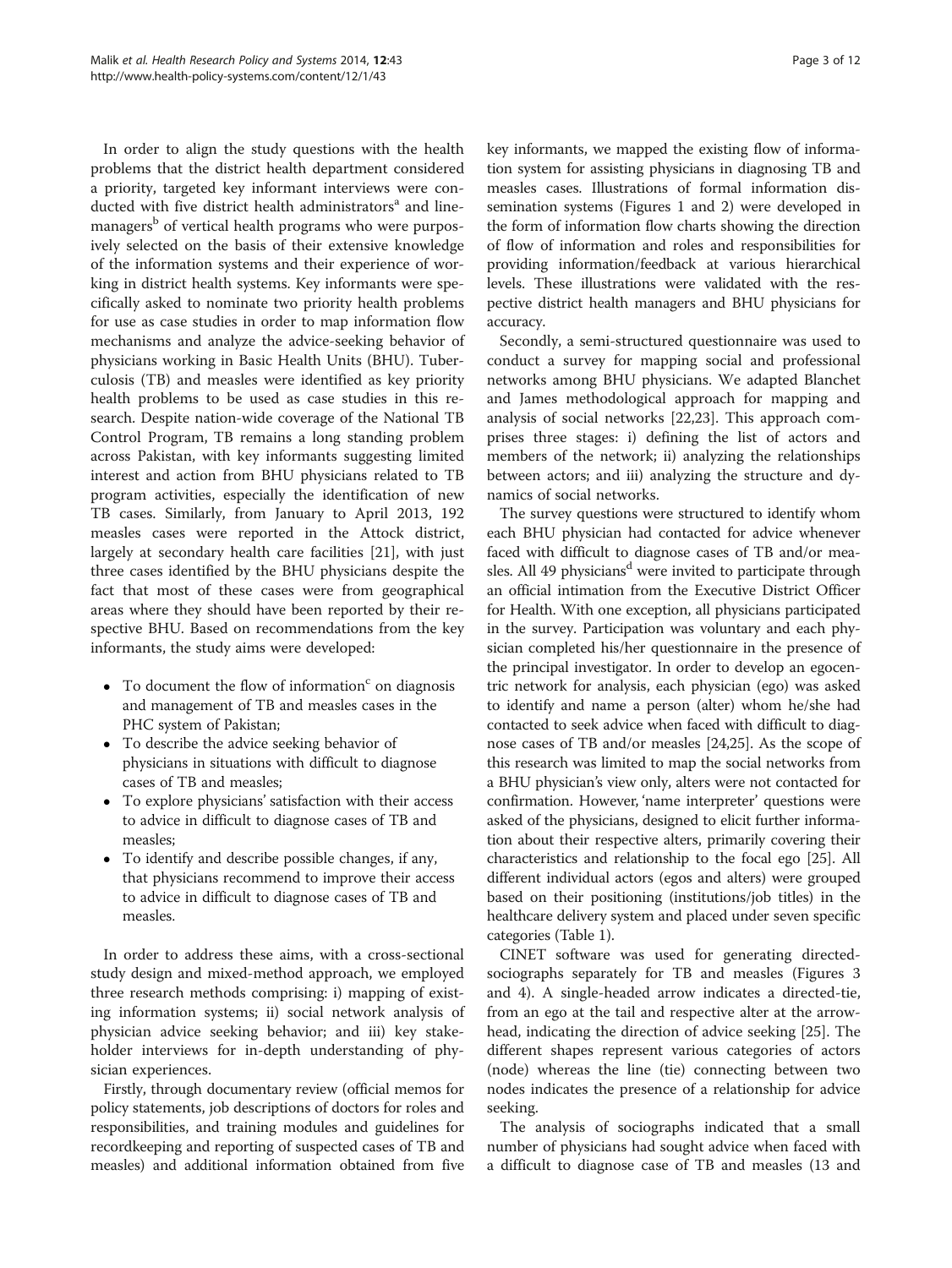<span id="page-3-0"></span>

12 physicians, respectively). Given these findings, analyses of network properties such as betweenness, centrality, distance, and reachability were not performed. The sociographs provided visual illustrations of the existing network for advice seeking.

Thirdly, we conducted key stakeholder interviews in order to seek clarification and insights into the sociographs and to better understand the experiences of BHU physicians when they were faced with a difficult to diagnose case of TB and measles. Based on the analysis of the findings from sociographs, the BHU physicians were divided into three groups:

- Physicians who sought advice from a person designated by the district health department;
- Physicians who sought advice from someone other than a designated person;
- Physicians who did not seek advice from any other person.

This grouping provided the basis for selecting 11 study respondents for in-depth interviews (sampled from each of the above categories). The key domains explored during these interviews were reasons for seeking (or not seeking) advice, level of satisfaction under the present situation, and suggestions for improvement.

Interviews were digitally recorded and the average interview time was 20 minutes. All interviews were transcribed and content analysis was carried out by organizing coded data into categories, subthemes, and themes using an inductive process.

# Results

# Characteristics of BHU physicians

The study population of 48 BHU physicians comprised 41 males and 7 females. Average duration of government services was 6.7 years, ranging from 1 to 18 years. One-third  $(n = 16)$  of the study participants completed medical graduation overseas (mostly from Central Asian states). Further details are given in Table [2.](#page-6-0)

# The formal system of information flow for diagnosing TB and measles cases

Under the National Tuberculosis Control Program (NTP), a District TB Coordinator (DTC) is responsible for administrative management of NTP activities at the district level. The DTC is also responsible for conducting trainings on Directly Observed Treatment Short-course (DOTS) strategy.

The District and Tehsil Headquarters Hospitals (DHQH & THQH) $^e$  and Rural Health Centers<sup>t</sup> are established as TB diagnostic centers with nomination of a TB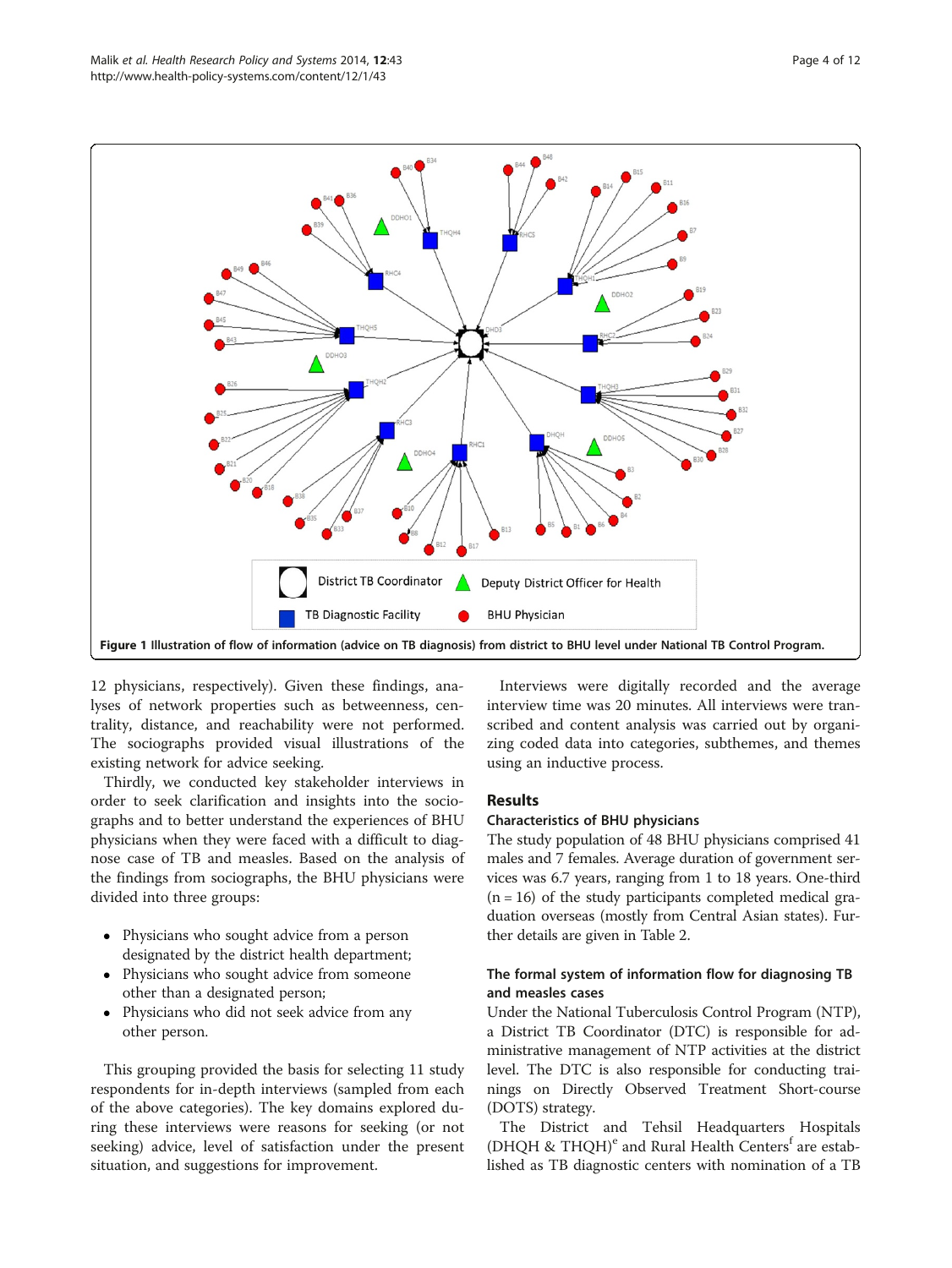<span id="page-4-0"></span>

focal person and upgradation of laboratory services for sputum and radiological examination service.

All 61 BHUs across the district are grouped in 11 clusters and every cluster is attached with a TB diagnostic center on the basis of geographical proximity. This administrative change has provided a formal link between primary and secondary health care facilities but only for matters related to TB. In their monthly meetings, BHU physicians are required to meet with the TB focal person at their respective TB diagnostic facility, who is expected to provide follow-up of patients referred by BHU physicians for confirmation of diagnosis, provide clinical advice and training, and advice on other programmatic issues.

The flow of information under the Expanded Program on Immunization (EPI) follows the organizational hierarchy of the district health care delivery system which is aligned with the geographical boundaries of district and sub-district levels. In comparison to NTP, the BHUs are not clustered around another hospital or higher level health facility, but rather the administrative office of the Deputy District Officer for Health (DDOH). In order to seek advice on issues related to the EPI (including measles), BHU physicians are expected to contact their respective DDOH (their immediate supervisor at Tehsil level). Further, in contrast to NTP, they do not have direct linkage with secondary care hospitals. The DDOH

is also responsible for training on EPI, with facilitation from the District Officer for Health.

# Structure of professional and social networks for advice seeking

The structure of the social network for advice seeking reveals that  $27\%$  BHU physicians (n = 13) contacted a human information source when faced with a difficult to diagnose case of TB (Figure [3](#page-5-0)).

Ideally, as per the specified criteria established by the NTP [[26\]](#page-11-0), all were expected to contact the TB Focal Persons at their respective TB diagnostic centers (Figure [1](#page-3-0)); however, only two physicians contacted their designated source for advice. Among those that sought advice from an alternative source, four directly approached the DTC for an expert opinion, two consulted each other, whereas one sought advice from the respective DDOH. All contacted someone within the district except three who preferred to seek advice from a tertiary care hospital located externally to the district (Figure [3](#page-5-0)). The sociogram demonstrates a mixed pattern of advice seeking which is not consistent with expectations under the NTP.

The structure of the social network for advice seeking for measles demonstrates that 25% of BHU physicians  $(n = 12)$  contacted a human information source when faced with a difficult to diagnose case of measles (Figure [4\)](#page-6-0).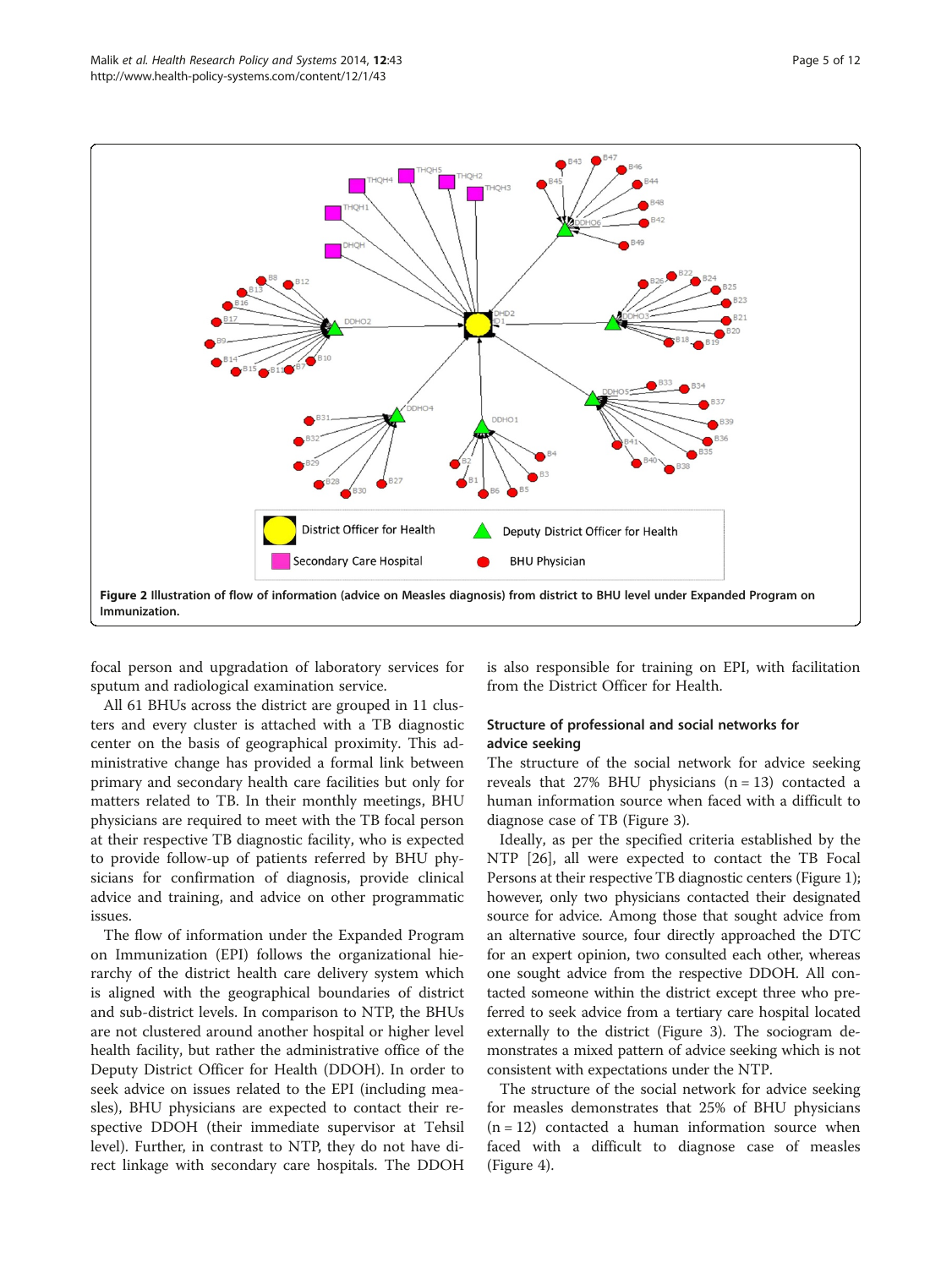<span id="page-5-0"></span>Table 1 Grouping of actors and institutions in seven categories

| No             | Category                                             | Number |
|----------------|------------------------------------------------------|--------|
|                | District Coordinator for National TB Control Program |        |
|                | Deputy District Health Officers                      | 5      |
| Β              | TB Diagnostic Health Facilities                      | 11     |
| $\overline{4}$ | <b>BHU Physicians</b>                                | 49     |
| 5              | Consultants in Secondary Care Hospitals              |        |
| 6              | Consultants in Tertiary Care Hospitals               | 3      |
|                | Private Practitioners                                |        |

As per the departmental directions, all of the BHU physicians were expected to contact their respective DDHOs; however, only three physicians contacted their immediate supervisor. This finding was observed in one Tehsil only, with no physicians in the remaining five Tehsils seeking advice from their respective DDHOs. Four physicians preferred to contact a pediatrician in a single THQH. A similar number of physicians sought advice from another BHU physician. Only one physician contacted a private practitioner for advice. This pattern shows some differences from the advice-seeking network for TB because none of the physicians sought advice from outside the district.

The next section presents thematic analysis of the qualitative research findings from in-depth interviews.

# Qualitative findings from the in-depth interviews

The transcripts were coded and then organized into categories from which three subthemes and one main theme were identified. The analysis process is given in Table [3.](#page-7-0) The data from qualitative research findings are presented starting with the subthemes and their relation to the categories and concludes with how they contribute to the main theme.

# Subtheme 1: lack of confidence in available resources

All physicians had been working in BHUs for at least a year and were aware of the constraints and challenges associated with the BHU environment. They lacked confidence in the available resources for clinical guidance within the system.

#### Physician considers first line officer incompetent

Among those physicians who did not seek advice in relation to a complicated case of measles or TB, some suggested that the available experts within the district health care delivery system were not of the relevant field or lacked competence.

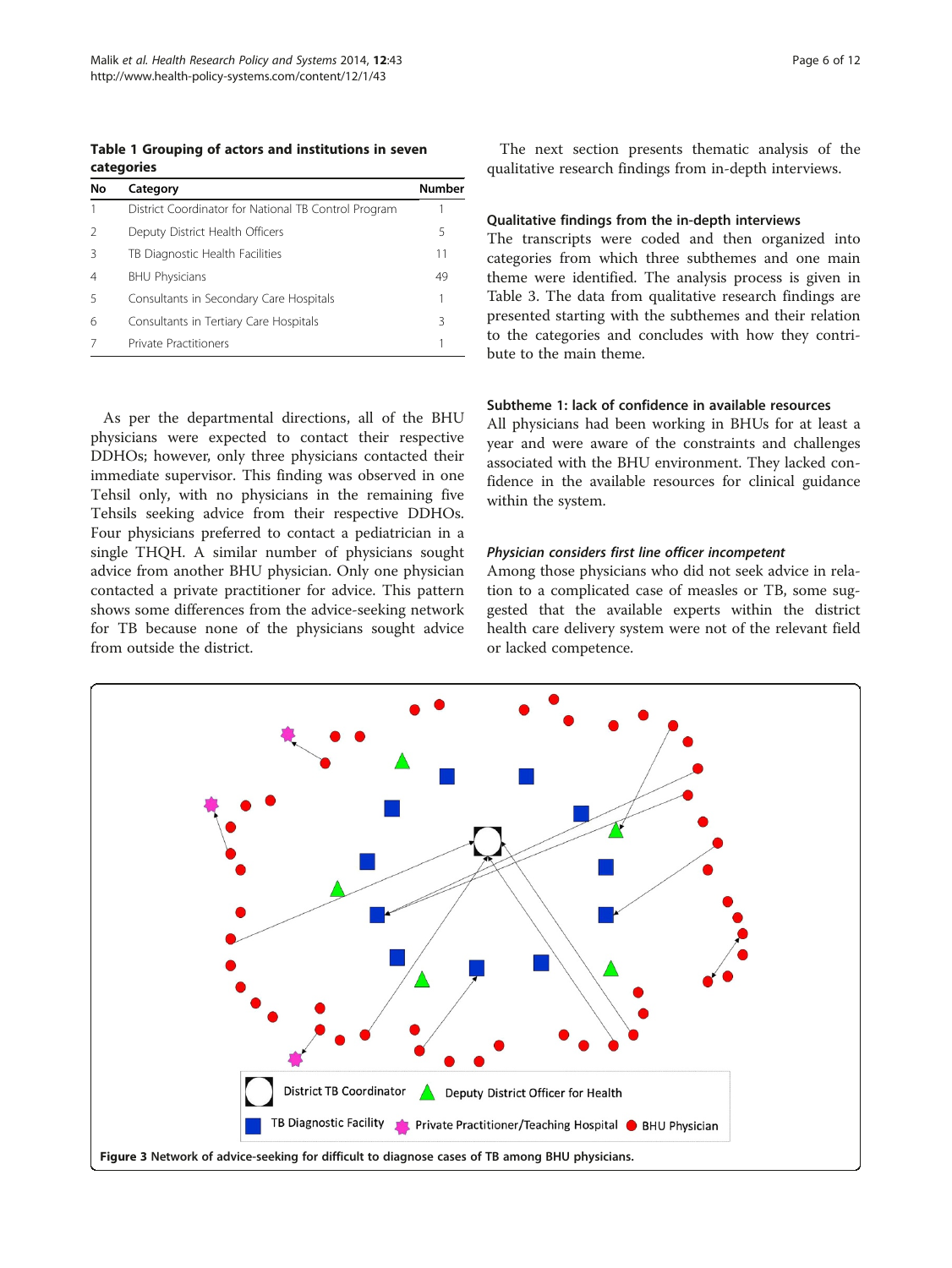<span id="page-6-0"></span>

Figure 4 Network of advice-seeking for difficult to diagnose cases of measles among BHU physicians.

"First of all, the doctors posted at TB diagnostic center should be competent enough. The doctor posted presently over there is not competent; I have no faith in him. Moreover, the position of medical specialist at THQH should be filled. Presently, a doctor is available at this hospital who has done his diploma in cardiology. Personally speaking, I don't think he is competent enough to deal with TB patients."

#### Another physician reflected:

"He is not an experienced person. Sometimes, he shows an X-ray to me to seek guidance on what to do further. For example, recently, he showed me an X-ray for advice whether that patient should be put on

# Table 2 Characteristics of BHU physicians in Attock district

| <b>Characteristics</b>                                          | Proportion<br>(Number) |
|-----------------------------------------------------------------|------------------------|
| Attained medical education within Pakistan                      | 66% ( $n = 32$ )       |
| Employed as regular government employees                        | 50% ( $n = 24$ )       |
| Established private clinic besides government job               | $54\%$ (n = 26)        |
| Attended formal training on EPI* before joining service         | $66\%$ (n = 32)        |
| Attended formal training on TB DOTS** before<br>joining service | $85\%$ (n = 41)        |

\*EPI, Expanded Program on Immunization; \*\*TB DOTS, TB Directly Observed Treatment Short-course.

Streptomycin. I don't consult him for advice because he is not that competent."

Physicians were aware of the limitations of their reporting officers or immediate supervisors and reported seeking advice from them in administrative issues only. Four physicians felt that they had not encountered any difficulty in diagnosing any difficulty and hence, did not seek advice from anyone.

#### Lack of support system for clinical guidance

For clinical advice related to measles, physicians reported trust in the opinion of pediatricians, while for TB, physicians reported willingness to contact the district TB coordinator. The need to improve access to those with relevant expertise was expressed, as was a formal mechanism within the PHC system for facilitating access to clinical guidance in a timely fashion. In addition, BHU physicians also reported being overworked with organizing different campaigns and activities and were left with little time for patient care:

"There should be a mechanism through which we can meet the specialists or have training session with them at least after every 2 to 3 months so that they know the BHU doctors and understand their problems. Although BHU doctors are performing their duties, it is a general perception that nothing is done at the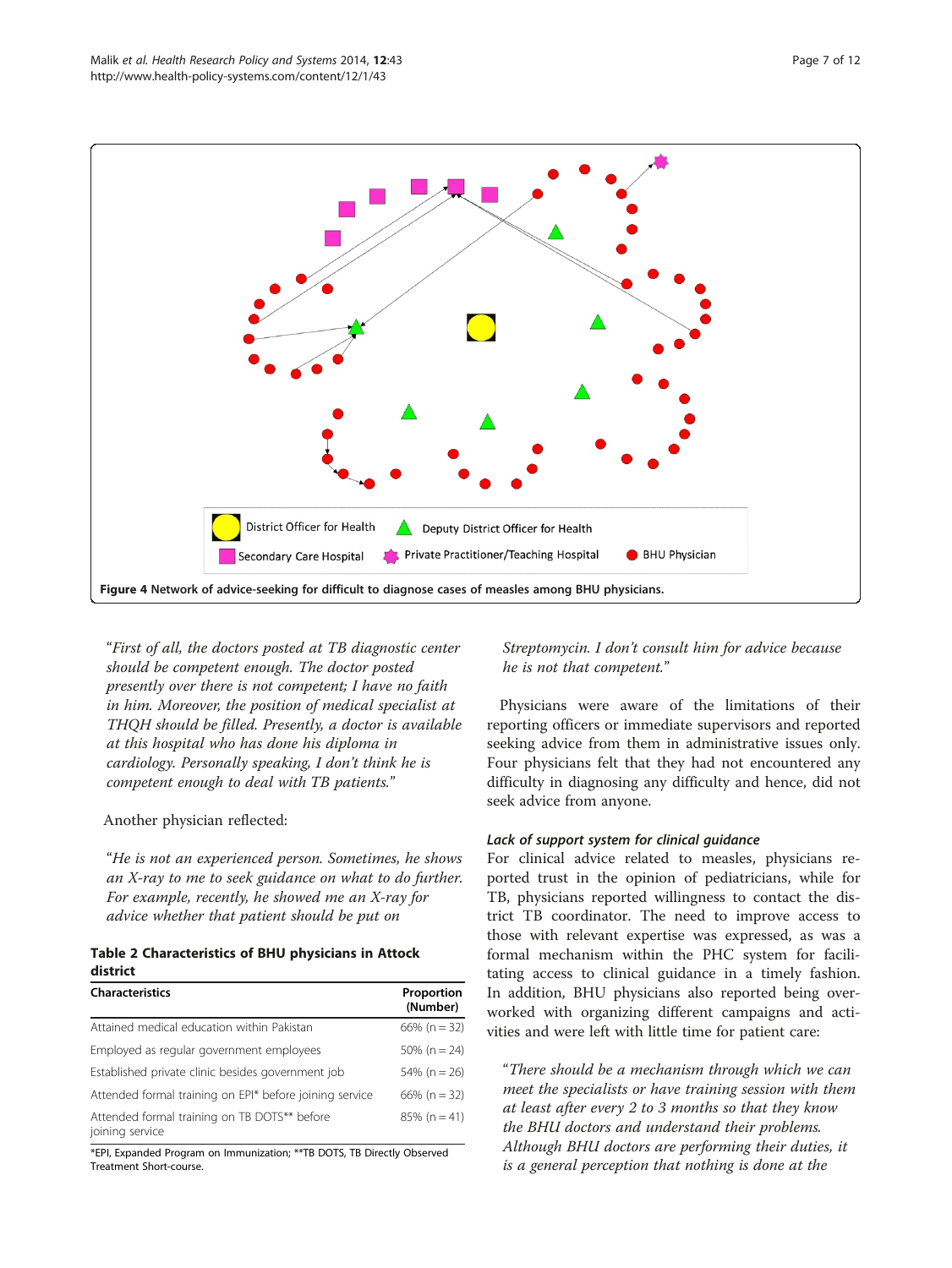<span id="page-7-0"></span>

| <b>CATEGORIES</b>                                                             | <b>CATEGORIES</b>                                                         | <b>CATEGORIES</b>                                                                               |
|-------------------------------------------------------------------------------|---------------------------------------------------------------------------|-------------------------------------------------------------------------------------------------|
| 1. Physician considers first line officer<br>incompetent                      | 1. Specialist reachable over phone for advice<br>if personally known      | 1. Lack of trust in organizational pathways for<br>seeking information for patient care         |
| 2. Lack of support system for clinical<br>quidance                            |                                                                           |                                                                                                 |
| 3. Lack of access to latest literature/research<br>from the Health Department | 2. Focus of departmental meetings on<br>targets and not clinical guidance | 2. Personal professional/social network<br>(locally and distant) for patient care               |
| 4. Lack of functional referral system                                         |                                                                           |                                                                                                 |
| <b>SUBTHEME 1</b>                                                             | <b>SURTHEME 2</b>                                                         | <b>SUBTHEME 3</b>                                                                               |
| Lack of confidence in available resources                                     | Unpredictable support                                                     | Reliance on personal (rather than organizational)<br>resources to safequard patients' interests |
|                                                                               | <b>MAIN THEME</b>                                                         |                                                                                                 |

Formal organizational structures, including supervisory support and technical guidelines, not adequate

level of BHUs. There is no one in a BHU after 11 am. These days, BHU doctors are heavily engaged in activities like Dengue control, measles vaccination campaign, and other official meetings. There is a single doctor posted at BHU level and when he is to remain away on account of all these official engagements, who will take care of the patients?"

# Lack of access to latest literature/research from health department

The main reliance of physicians for information was through other doctors and text-books:

"If I require advice then I would prefer to reach out to my seniors because they have practical experience. I have never read research papers."

The internet was used to access information on complicated cases by some physicians; however, access to the internet was not available at every BHU. Other resource materials identified were pamphlets and brochures from representatives of pharmaceutical companies and handbooks on clinical guidelines. The health department did not provide such information:

"There should be some system that BHU doctors remain updated with new developments. We will keep on making our personal efforts but there should be an official system, which should facilitate our access to updated information and research."

# Lack of a functional referral system

There was also a lack of a functional referral system. As such, even when physicians consulted someone or referred them to another provider within the system, there

was no mechanism in place to ensure feedback to the referring physician:

"In case of diagnosis, I make a provisional diagnosis based on my clinical knowledge and books and then refer the patient accordingly. If the patients come back to my center afterwards, I get feedback from them."

Reiterating the non-functional feedback system, the physicians considered that it was more convenient to simply refer a suspected case of TB to a TB diagnostic facility without differentiating between a difficult or easy to diagnose case.

## Subtheme 2: unpredictable support

Interviewed physicians suggested that the health system worked in 'spurts', with the fluctuating functionality of the system physicians were driven to look for alternate sources when faced with complicated cases requiring advice.

# Specialist reachable over phone for advice, if personally known

Specialists at times were available and reachable over the phone for advice on management/complications. This, however, was true in cases only when they personally knew the specialists and were close enough to them to call them.

"I often contact Dr. A when I face problem in managing the treatment of TB patients. As far as history, symptoms and signs of TB are concerned, I think, I don't have any problem with that. Further, 20–30% diagnosis is confirmed by the laboratory tests at the diagnostic center. Dr. A is our master trainer for TB program and I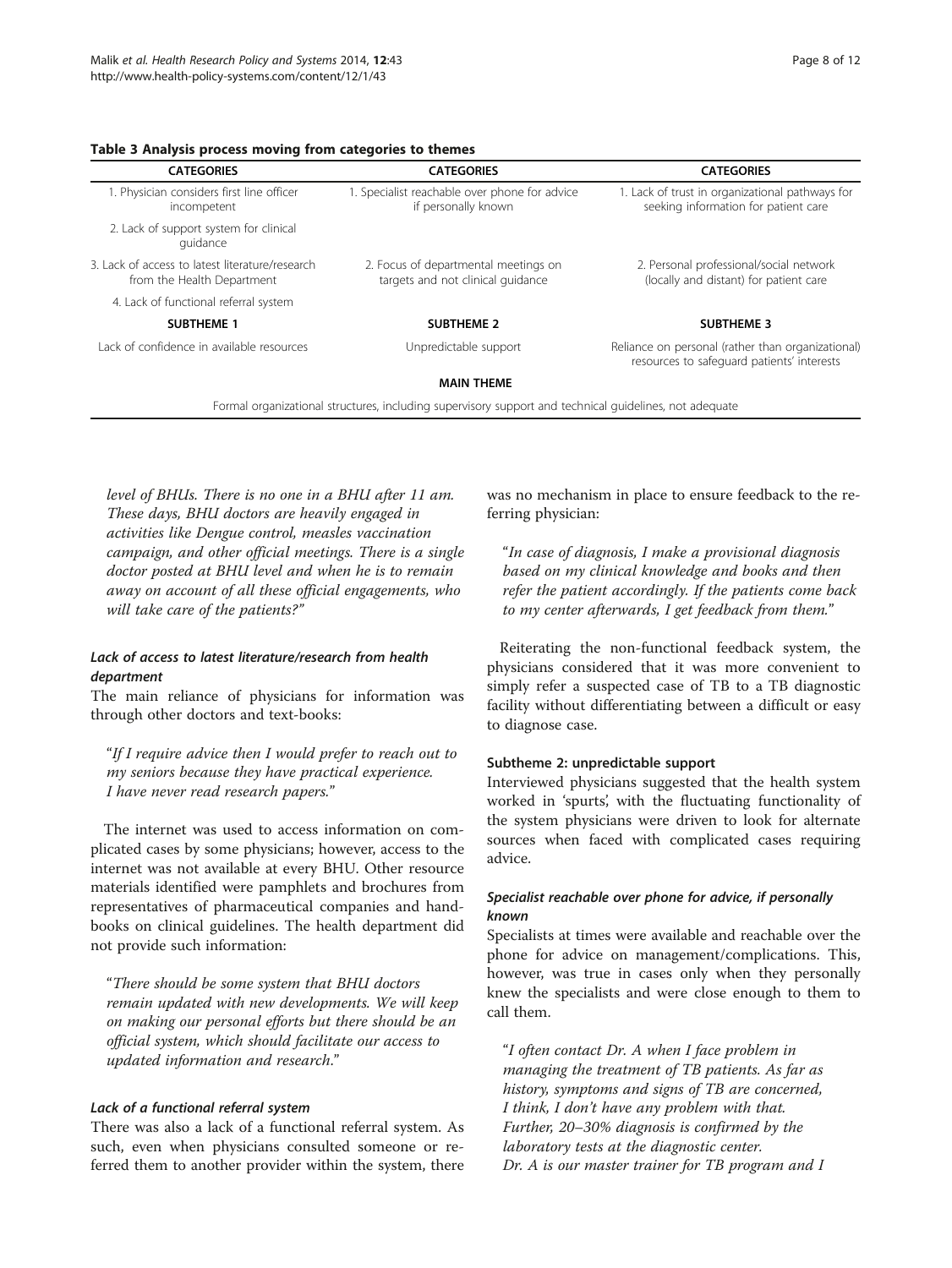know him – that is why I often contact him for further advice."

Moreover, the referral center had the facilities for carrying out further tests.

"The patient presented with enlarged and matted cervical lymph nodes. I talked to Dr. B about her and then she was referred to him because we thought she might require a biopsy. They have more facilities available at the THQH level."

# Focus of departmental meetings on targets and not clinical guidance

Within the health department, most meetings focused on setting targets and achieving them. Clinical management was discussed only when a senior doctor was personally interested in clinical management and also competent to carry out such discussions. The support system to provide clinical guidance was non-existent. Thus, the system fluctuated as different doctors were appointed:

"We participate in so many monthly-meetings because we have to remain in touch with our superiors and seniors. These meetings are not focused on diagnosis and patient management, rather the stress is on achieving our targets irrespective of whether these are achievable or not. Focus is more towards paperwork but not towards practical work."

# Subtheme 3: reliance on personal (rather than organizational) resources to safeguard patients' interests

Physicians were motivated to seek advice and provide care to their patients. They realized the constraints within which they worked and had to provide best care to the patients.

# Lack of trust in organizational pathways for seeking information for patient care

The physicians knew that there was no formal mechanism to seek advice within the system and there was a lack of trust in organizational information-seeking pathways as well. This was based on their own experience of not finding competent physicians posted at the higher health care facilities. Through their own professional network they sought advice:

# "Dr. C is a friend of mine and I can contact him easily."

One physician described how a personal experience with illness influenced his advice-seeking behavior and the need to safeguard patient's interest to seek care:

"Because I had suffered from the same situation myself; therefore, I directly contacted Dr. B. I had become so afraid of TB at that time because I was in my final medical year and exams were due in just a few months and my case was so much mismanaged. It is generally said that one becomes more sympathetic to a patient who shares the same experiences of suffering that a health provider has also gone through. That is why I referred this patient to a proper place so that they do not wander from place to place and get a trustworthy opinion."

The referring physicians indicated that there were internal contradictions in communicable disease reporting mechanisms: the reporting of cases of vaccine-preventable diseases, including measles, was received with some ambivalence by the higher authorities, given that they had been reporting high vaccine coverage for many years. The consequences for communicable disease surveillance were understandable, but undesirable; physicians were inclined not to document and report such cases. In complex cases of measles, it was easier to avoid negative consequences for the referring physician by not using formal reporting channels, but instead referring them directly to a pediatrician, outside the PHC system:

"The more important thing is that every case of measles should be reported so that proper information is available in the health system. However, this is not the case in practice. Once you are discouraged by the high-ups that such cases are not to be reported, the doctor himself avoids reporting cases of measles so that he does not face any consequences. Being positioned at BHU level, we do not like to bear the responsibility. Therefore, if any case of measles turns up with or without complication, we do entertain him and refer him to a higher level of care but without the official reporting that is required in such a case."

# Personal professional/social network (local and distant) for patient care

Many physicians used personal links to seek information for their patients. On encountering a complicated case, physicians reported reliance on other physicians/specialists they knew personally and could call over the phone to consult (even when specialists were present within the district health care system):

"It depends upon the specialty or the type of the cases. For example, for Gynecology and Pediatrics I contact Dr. X (Gynecologist) whereas for pediatrics I contact Dr. Y (Pediatrician). For other cases I contact my colleagues and friends even outside the district because every specialist within the district cannot be contacted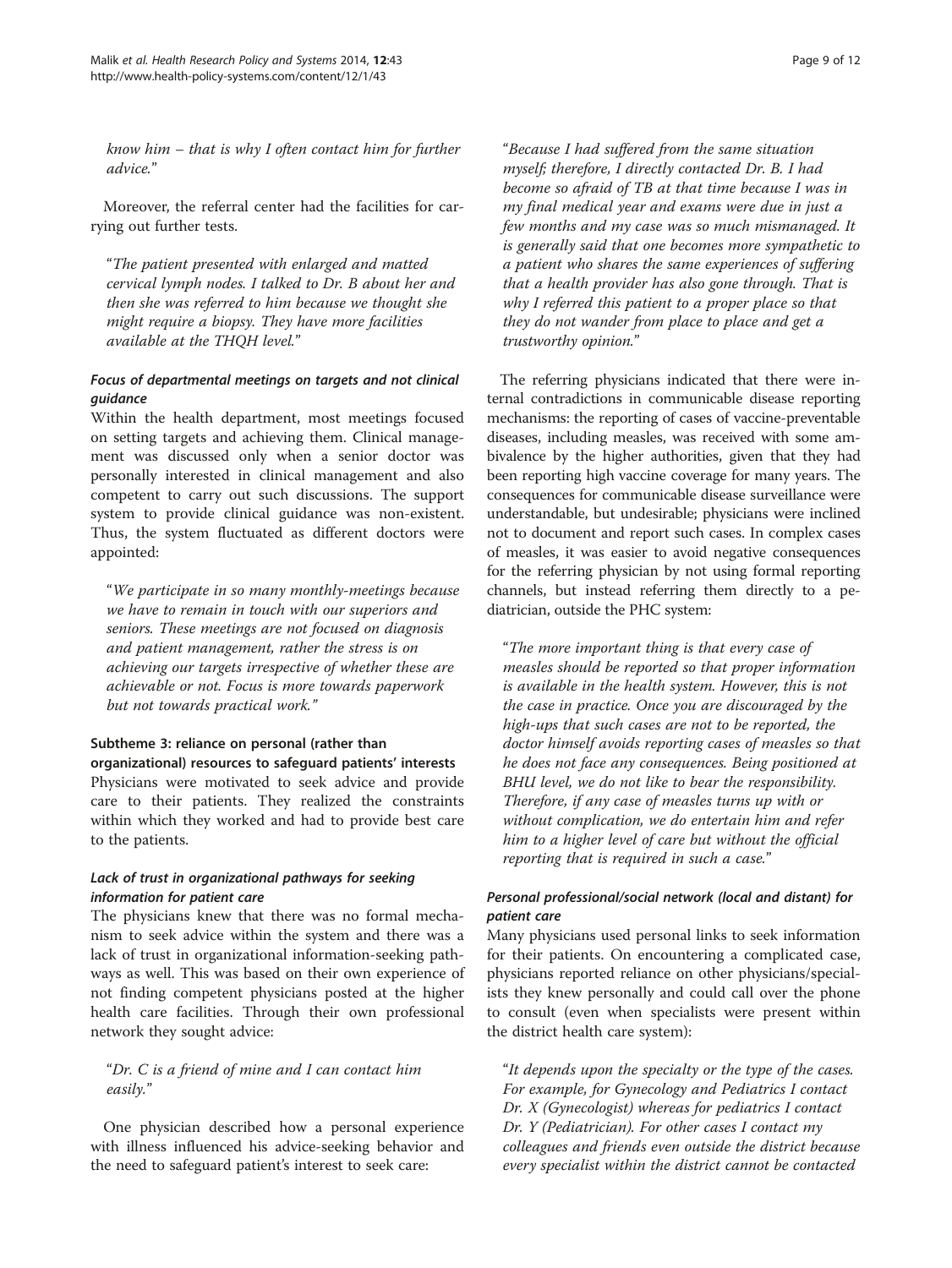on personal relationship. For example, it is not possible to contact Dr. Z (Medical Specialist at DHQH) because he is not known to me."

# Main theme: formal organizational structures, including supervisory support and technical guidelines, not adequate

The main theme identified from the perspectives of interviewees illustrates how their work setting and information/advice-seeking patterns are driven by the constraints in organizational structures. It is difficult for BHU physicians to ensure comprehensive responsibility to their population if their efforts are not supported by specialized services available at secondary and tertiary levels of healthcare [\[1](#page-11-0)]. Getting their part of the system right does not help if other system components do not provide the required support [\[27](#page-11-0)]. Non-availability of competent supervisory staff, a focus on improving performance indicators rather than clinical guidance, and the lack of a functional referral system, collectively create an environment that is non-conducive for improving patient care. In the long term, physicians develop their own strategies to overcome these constraints. Their advice-seeking patterns largely depend on access to information systems and their contacts with colleagues within and outside the primary health care system. Non-responsiveness of the healthcare delivery system creates an environment where they work in isolation. Ultimately, it has negative consequences both for shouldering responsibilities and improving quality of care.

# **Discussion**

As noted by the WHO, the building blocks of health systems (service delivery; health workforce; information; medical products, vaccines and technologies; financing; and leadership and governance (stewardship)) while independently critical for system effectiveness, do not operate in isolation: complex relationships between the building blocks may help (or hinder) the overall ability of a system to use resources for improving health [\[12](#page-11-0)]. Human resources and information flow (two of the six building blocks), therefore, play critical roles in connecting sub-systems, promoting ongoing learning, and driving performance improvement. Examining how those within health systems share, access, and apply information is therefore important for better understanding how existing system structures and functions support or hinder learning and improvement.

Here, we discuss the implications of this study's findings across four domains: system organizing, system networks, system dynamics, and system knowledge [[13\]](#page-11-0).

# System organizing

The designers of the NTP and EPI have achieved the program-specific institutional arrangements that they

require at the sub-district level by clustering BHUs around TB diagnostic facilities and offices of the DDHOs, respectively, with additional administrative and managerial support provided from the district level. These institutional arrangements have provided an organizational skeleton for administration, training, and reporting through setting rules and regulations and assigning roles and responsibilities. However, these efforts have focused on establishing managerial control over program activities rather than nurturing a learning oriented environment that BHU physicians could rely on for advice, particularly when confronted by difficult to diagnose patient presentations. Consistent with previous reports from other jurisdictions [[2,20,28](#page-11-0)], this study has identified non-availability of expertise and lack of a functional referral system as key deficiencies within the exiting PHC system, exacerbated by limited interconnections between BHU physicians and those providing higher, specialist levels of care. Moreover, even where designated centers do exist (such as in TB diagnostic facilities), BHU physicians rarely perceive these as authoritative or expert learning resources. Similarly, EPI line-managers (DDHOs) were infrequently contacted for advice, primarily due to a perceived lack of clinical knowledge related to the management of measles. The absence of a functional and reliable referral system further compounded this situation. Consequently, BHU physicians were more reliant upon their own knowledge and relationship to identify appropriate sources for advice.

#### Systems networks

As noted, the findings from this study demonstrate that the information-seeking behavior of BHU physicians are diverse, driven by both the context and their network of available relationships, and do not follow formal organizational structures. The boundaries of informationseeking behavior do not appear to be limited by geography (district/province), type of health sector (public/private), or levels of healthcare (primary, secondary, and tertiary). Results from the qualitative investigation suggest that the presence of appropriate social ties (relationships) largely determine how physicians in this setting seek information from other human sources. In the Pakistani health system (as in other systems), specialist doctors are posted and available in the secondary and tertiary care hospitals with few formal linkages to the PHC infrastructure. Our study findings show that, while BHU physicians were aware of the human expertise available within and outside the district, their information-seeking behavior was largely influenced by their informal interactions and relationships with senior specialists.

Health systems are driven by humans and their interactions [[29](#page-11-0)]. However, the existing PHC system in Pakistan does not appear to support or nurture relationships between junior and senior physicians. Participants in this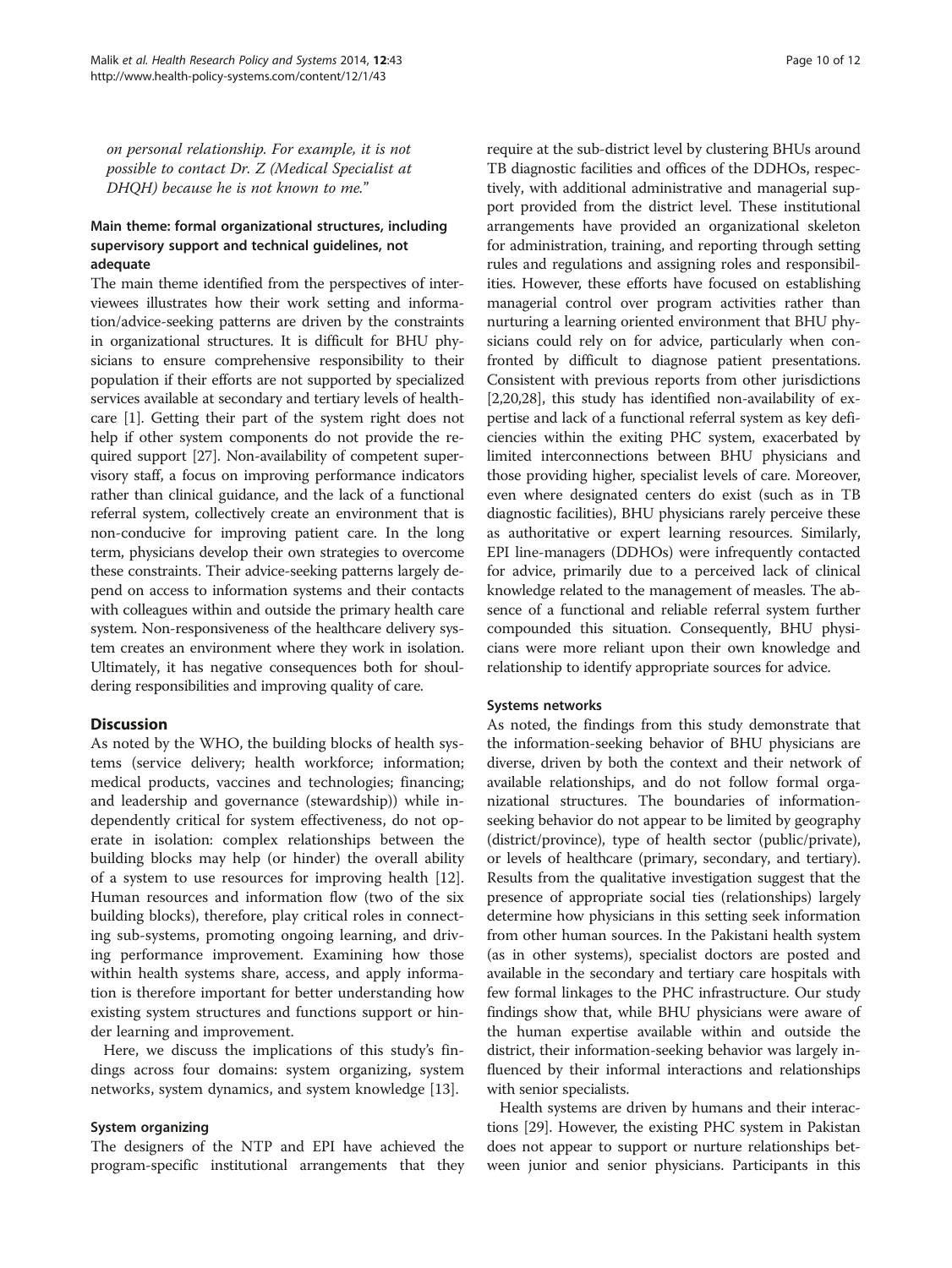study suggested a number of ways in which such connections may be fostered, such as greater in-service training events, more regular opportunities to work beside senior doctors, or even activities that build stronger connections between public and private sectors.

# System dynamics

Health systems are not static and adjust and readjust over time as contexts change, feedback is provided, and histories develop. The human instrument, unlike other resources, has the ability to cope and adjust to its environmental needs. Lack of response from higher authorities, discouraging attitudes, especially in the case of reporting vaccine preventable diseases (e.g., measles), and absence of feedback mechanisms, may demoralize frontline healthcare providers leading them to develop their own strategies outside formal accountability systems. Despite the limitations of the existing PHC system, a number of physicians in this study reported proactively using their professional linkages, experiences, and relationships to seek information and refer patients. However, there currently exists no process whereby referred patients may be followed-up in PHC centers. As a result, many physicians were not confident of the outcomes of referral under these circumstances, with patients often 'lost in the system'. Although patient referral was occurring, long-serving public sector physicians were skeptical that a functional referral system could or would be created.

#### Systems knowledge

While authority lies in knowledge [\[30](#page-11-0)], health system managers in this study were largely viewed as administrators lacking in clinical expertise. As a result, BHU physicians' information-seeking behavior tended to be driven by perceptions of clinical expertise rather than hierarchical positioning or seniority. With inadequate use of resources to support physician training in TB DOTS and EPI prior to joining services, and a focus on management targets rather than clinical outcomes, BHU physicians developed their own learning and improvement strategies. Yet, without a supportive learning culture, many opportunities for better managing, sharing, and improving knowledge were missed, leading to isolation for many BHU physicians. In the absence of formal systems that meet their needs for clinical advice, individual physicians draw on their own networks of resources, and this in turn creates emergent organization that partly compensates for the gaps, but without addressing their causes.

#### Limitations of the study

This study has a number of limitations. Firstly, the scope of the investigation was restricted to two specific diseases, TB and measles, in the context of a single district.

Therefore, while the results are informative, they cannot be generalized to other diseases and geographical areas. Secondly, the network data were based upon the information provided by the PHC physicians. We did not contact the respective senior doctors for confirmation of the reported ties because it was beyond the scope of this research. Thirdly, this study has been conducted in public sector PHC facilities only and does not cover private sector PHC general practitioners who are a major source of service provision in Pakistan. However, as more than half of BHU physicians also work in the private sector, it is possible that findings may be similar across practice settings. Despite these limitations, the lessons learned could potentially be used in designing studies for providing comparative analyses in different contexts.

# Conclusions

Through the examples of TB and measles, this study has demonstrated how and why PHC physicians seek information when confronted with difficult to diagnose cases, and the challenges of creating learning systems that support continuous improvement. Given the number and diversity of patient presentations seen each day by PHC physicians, it is possible that there exists a more generalized need for high quality, reliable, and accessible information. Yet the absence of functional referral systems, limited effective linkages between PHC and higher levels of care, and a focus on programmatic targets rather than clinical care, have each contributed to the isolation of physicians and reactive information-seeking behavior. The advice-seeking behavior observed in this study may be explained by physician's lack of confidence in available information resources, an unpredictable patient referral system, and a greater belief in personal rather than organizational resources for ensuring high quality patient care. Through interpreting these findings in partnership with those responsible for system design, it may be possible to assist provincial health departments in Pakistan to review the modalities of providing support to PHC physicians, especially in the country's post-devolution phase. At this time, organizational and structural changes have a high potential of being entertained and implemented. The study findings underscore the need for a functional information system comprising context-sensitive knowledge management and translation opportunities for physicians working in PHC centers. Such an information system needs to link people and resources in ways that transcend geography and discipline, and that builds on existing expertise, interpersonal relationships, and trust.

# **Endnotes**

Executive District Officer for Health, District Officer for Health and Deputy District Officer for Health.